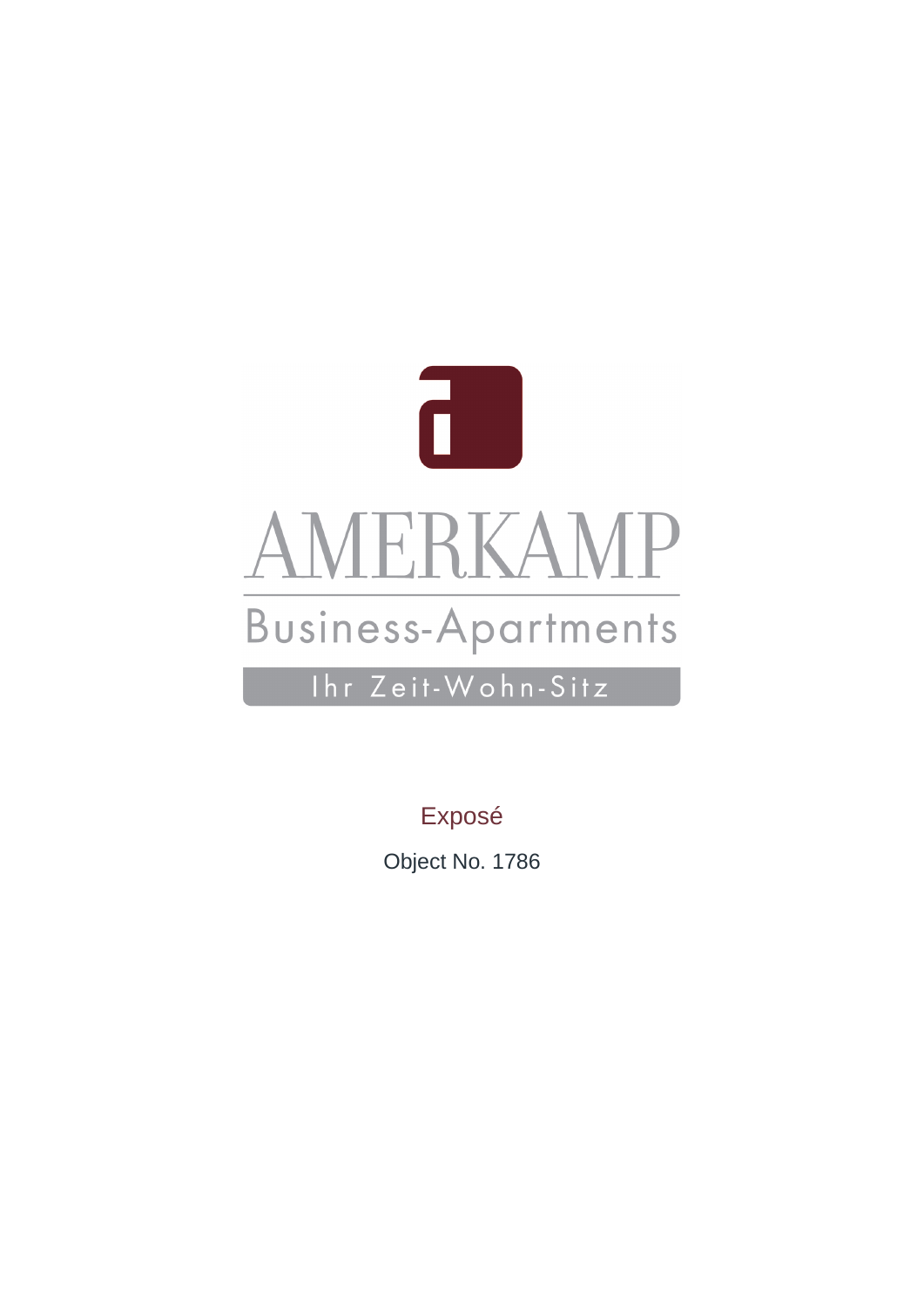### 1. Objectdescription

#### **address**

Königswinterer Straße 53227 Bonn Beuel

### **Design-Apartment with balcony!**

This bright and comfortable apartment with balcony (1<sup>st</sup> floor) near Telekom is waiting to become your new home in Bonn-Beuel. The whole apartment is white, wood coloured and light grey. With the white lacquer furniture and the grey sofa the open kitchen with modern bar stools, all kitchen appliances and kitchen utensils, the high-tech flat screen TV, the comfortable bed, the elegant shower-bath with grey-granite and designer fittings as well as the beautiful south-facing balcony you will certainly feel very comfortable. The whole thing will be even more pleasant if you rent the weekly cleaning service and the car parking space in addition.

### **Kitchen**

Kitchen with microwave, coffee machine etc.

**Living room**

Big LCD-TV, bed

### **Cleaningservice**

A reliable cleaning-service can be booked individually at every time.

### **Other**

Washing machine, shower bath, workplace, balcony with seating etc. A car parking space is optional, which you are welcome to rent in addition.

Information for the energy identification card: Consumption ID Energy consumption value: 157 kWh, Öl, Construction date: 1971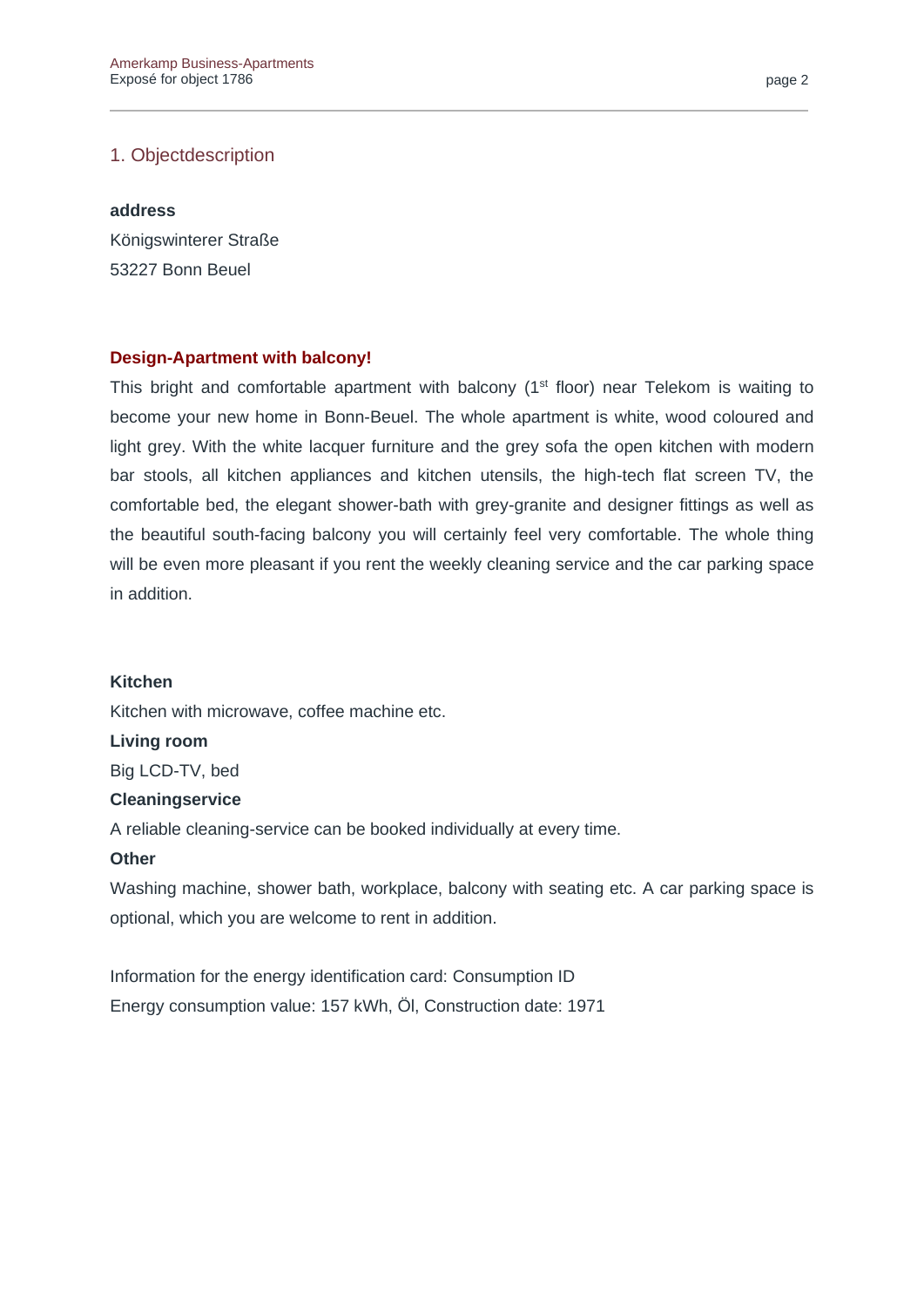# 2. Objectdates

**Free from** 31.12.2022

**Squaremeters ca. 32 sqm Net rental price** The Term of Table 1.000 and Table 1.000 and Table 1.000 and Table 1.000 and Table 1.000 and Table 1.000 and Table 1.000 and Table 1.000 and Table 1.000 and Table 1.000 and Table 1.000 and Table 1.000 an

**Floor plan**

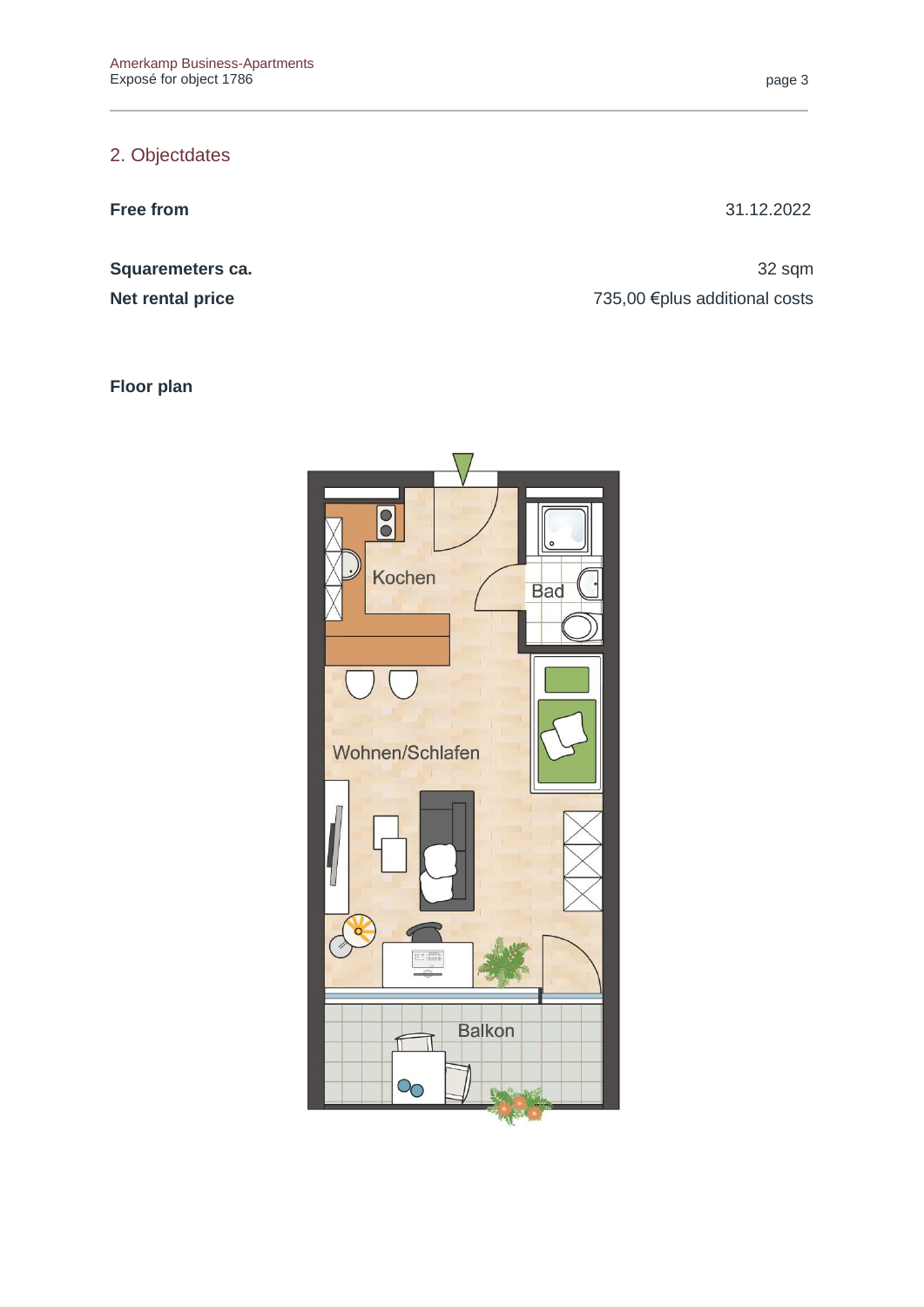# 3. Objectphotos







kitchen kitchen



bathroom bathroom





bathroom living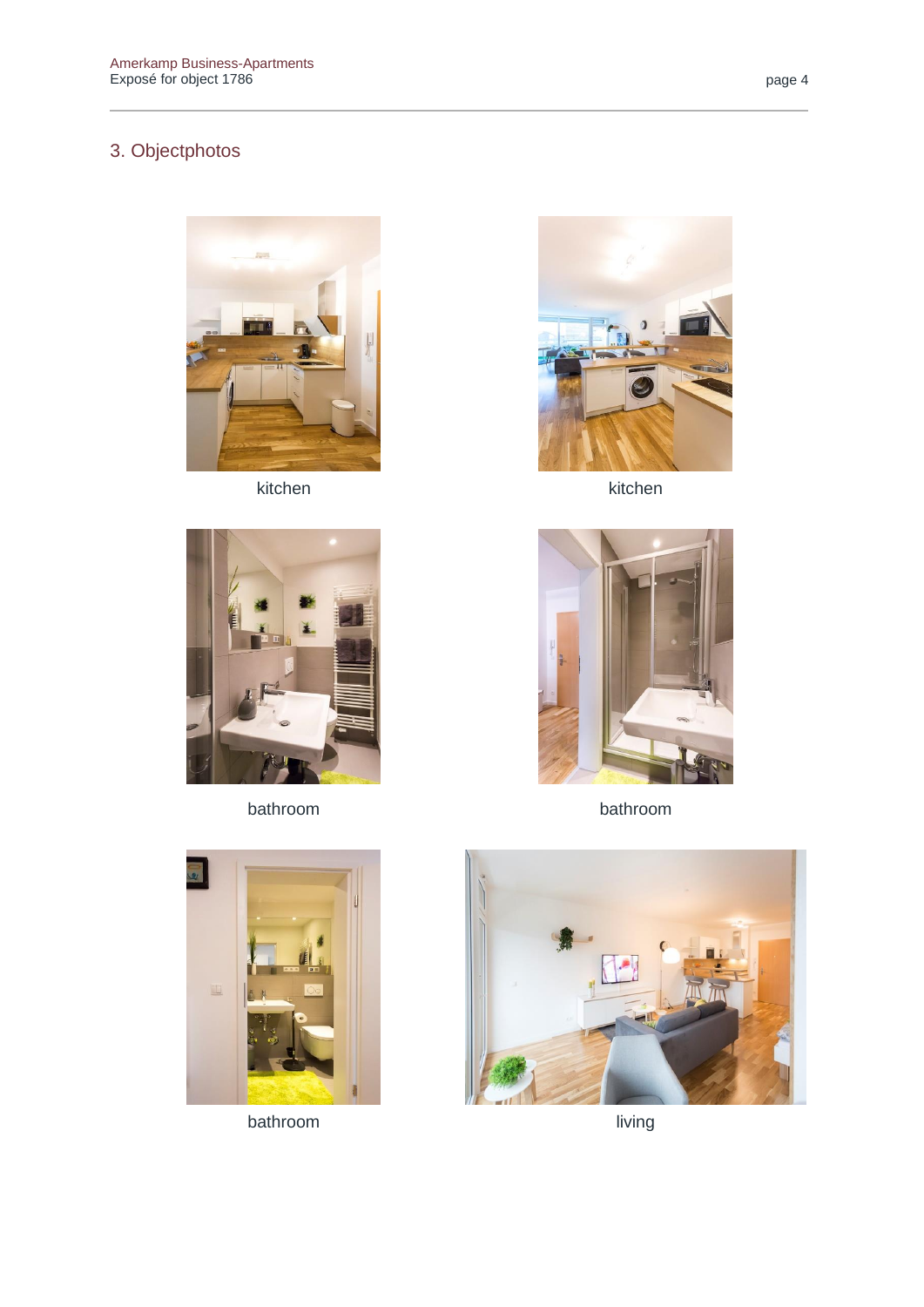# 3. Objektphotos



living

living